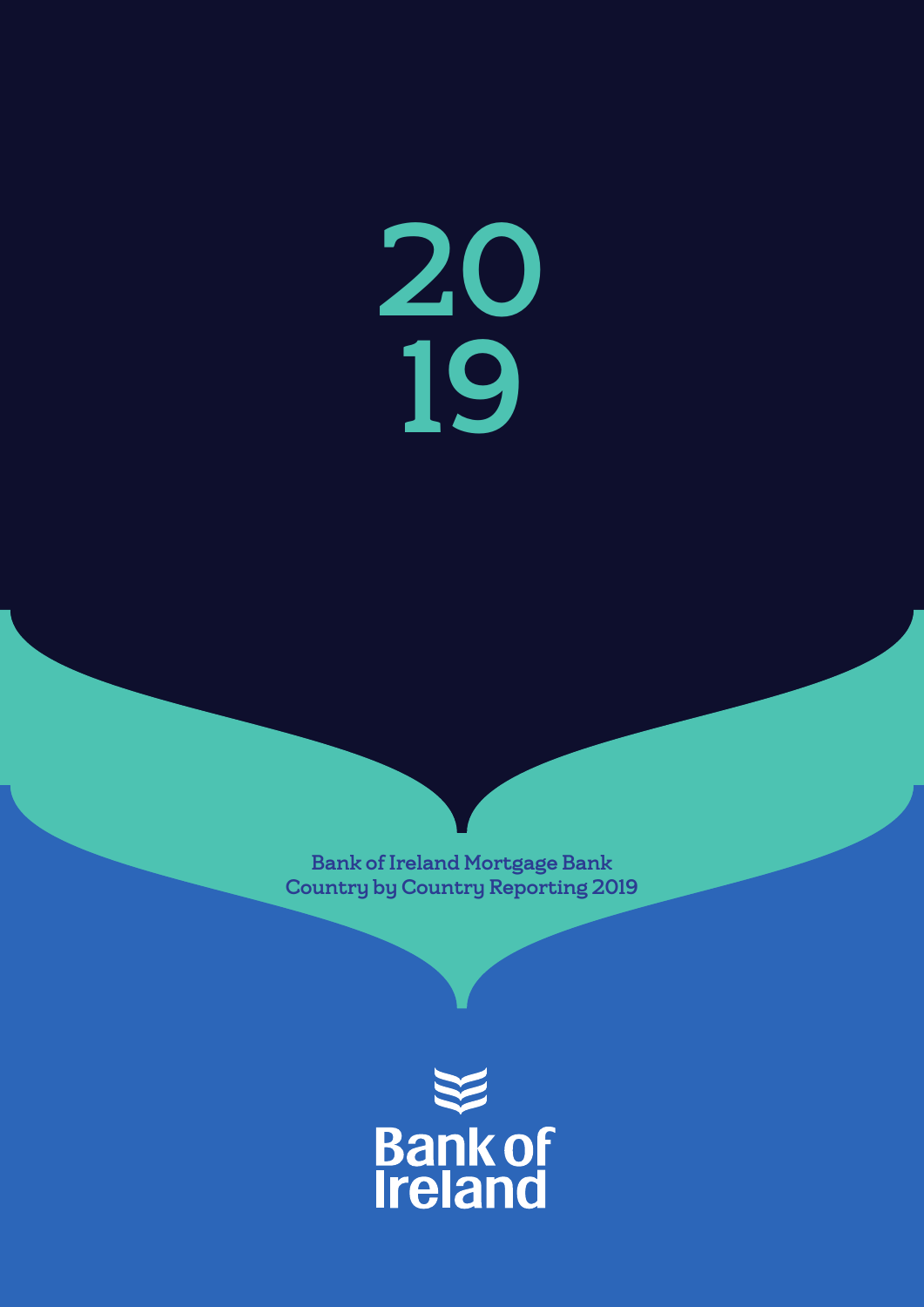# Country by Country Reporting Schedule

### **Basis of preparation**

The disclosures contained in this report have been prepared pursuant to the country-by-country reporting (CBCR) requirements for specified institutions<sup>1</sup> under the Capital Requirements Directive (CRD IV) which have been transposed into Irish legislation as Regulation 77 of Statutory Instrument 158 of 2014.

Regulation 77 requires each institution to disclose annually, specifying, by Member State and by third country in which it has an establishment, the following information on a consolidated basis for the financial year:

- a) Name(s), nature of activities and geographical location;
- b) Turnover;
- c) Number of employees on a full time equivalent basis (FTE);
- d) Profit or loss before tax;
- e) Tax on profit or loss; and
- f) Public subsidies received.

Bank of Ireland Mortgage Bank is required to comply with Regulation 77 and this report fulfils that obligation.

Bank of Ireland Mortgage Bank prepared its financial statements for the year ended 31 December 20192 under the historical cost convention, modified to include the fair valuation of certain financial instruments, in accordance with the Companies Act 2014, the Asset Covered Securities Acts 2001 to 2007 (the 'ACS Acts') and Financial Reporting Standard 101 'Reduced Disclosure Framework' (FRS 101).

In the disclosures that follow:

- 1. Country of establishment is defined as the geographical location of the business unit booking the transaction.
- 2. Turnover comprises net interest income, net fees and commission income and net trading income.
- 3. The number of employees on a full time equivalent basis is shown as the average for the year.
- 4. The taxation paid numbers disclosed under CRD IV refer to corporation tax only.
- 5. The tax charge represents the corporation tax expense / (credit) for the current year and excludes deferred taxes, adjustments in respect of the prior year and any provisions for uncertain tax liabilities.
- 6. Public subsidies are defined to be direct support by the government. They do not include any central bank operations that are designed for financial stability purposes or operations that aim to facilitate the functioning of the monetary policy transmission mechanism. Moreover, schemes in line with the European Commission's guidance on State Aid are not considered public subsidies in the context of CBCR. Furthermore, general tax incentives do not fall within the definition of public subsidy for the purposes of CBCR.

### **Principal undertakings**

| <b>Name</b>                   | <b>Principal Activities</b>                                             | <b>Country of Establishment</b> |
|-------------------------------|-------------------------------------------------------------------------|---------------------------------|
| Bank of Ireland Mortgage Bank | Provision of Irish Residential mortgages and the issuance of securities | Republic of Ireland             |

## **Turnover, profit before taxation, taxation and employees** *(year ended 31 December 2019)*

| <b>Country of establishment</b> | <b>Turnover</b><br>€m | <b>Profit</b><br>before tax<br>€m | <b>Taxation</b><br>charge<br>€m | <b>Taxation</b><br>paid<br>€m | Average<br><b>FTES</b> |
|---------------------------------|-----------------------|-----------------------------------|---------------------------------|-------------------------------|------------------------|
| Ireland                         | 333                   | 212                               | 27                              | <b>Sept.</b>                  | $\overline{4}$         |

In any given year, tax paid may not directly relate to the accounting profits / losses in that year because differences can arise between accounting profit / (loss) and taxable profit / (loss) as a result of applying local tax legislation.

The taxation charge of €27 million will be paid to the Revenue Commissioners in 2020.

# **Public subsidies**

No public subsidies were received by Bank of Ireland Mortgage Bank during the year ended 31 December 2019.

*<sup>1</sup> Credit institutions and Investment firms.*

Copies of Bank of Ireland Mortgage Bank's Annual Report for the year ended 31 December 2019 can be obtained from the Group's website at www.bankofireland.com or from the Group *Secretary's Office, Bank of Ireland, 40 Mespil Road, Dublin 4, Ireland.*